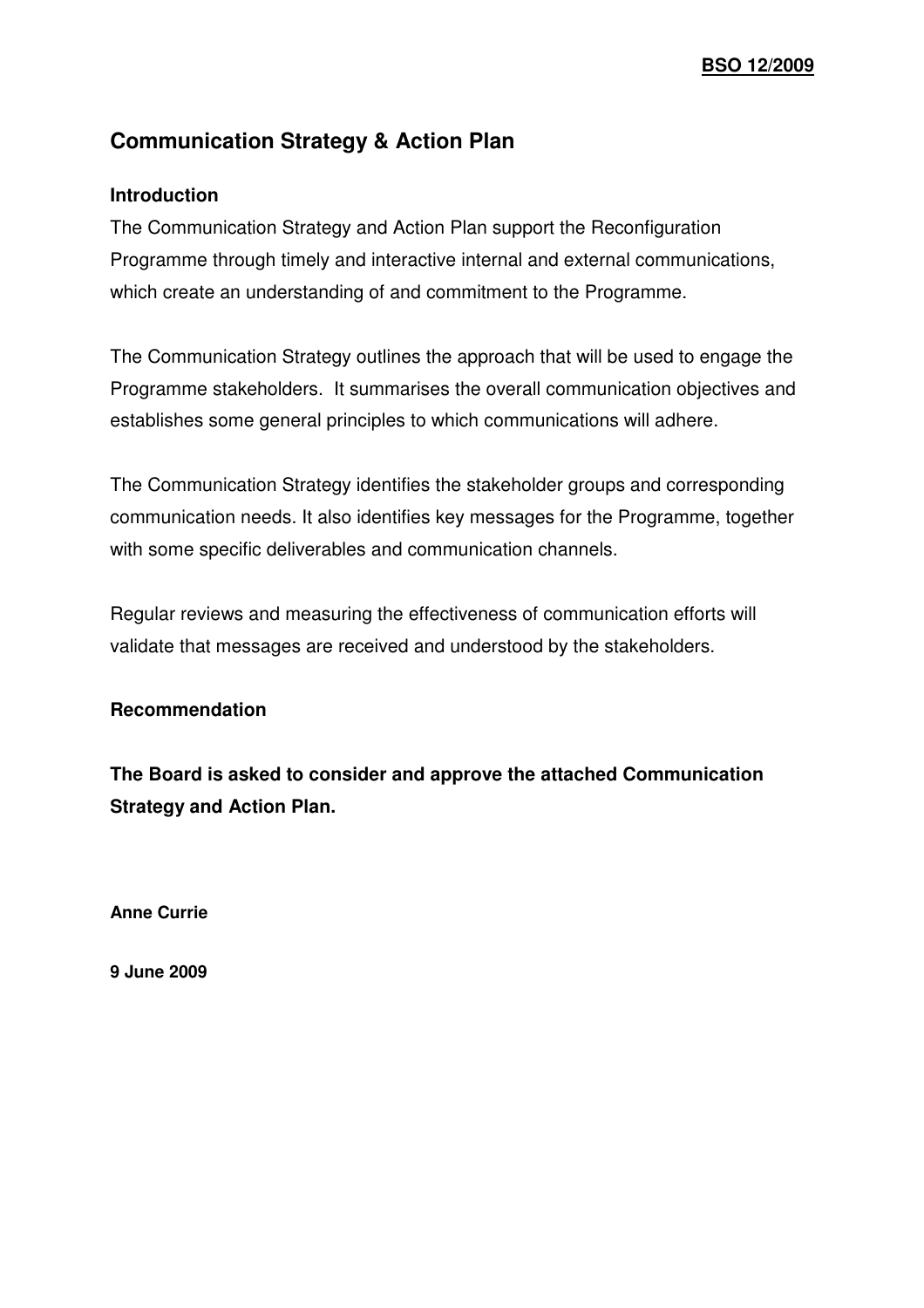

# **Change Management**

**Communication Strategy** 

**June 2009**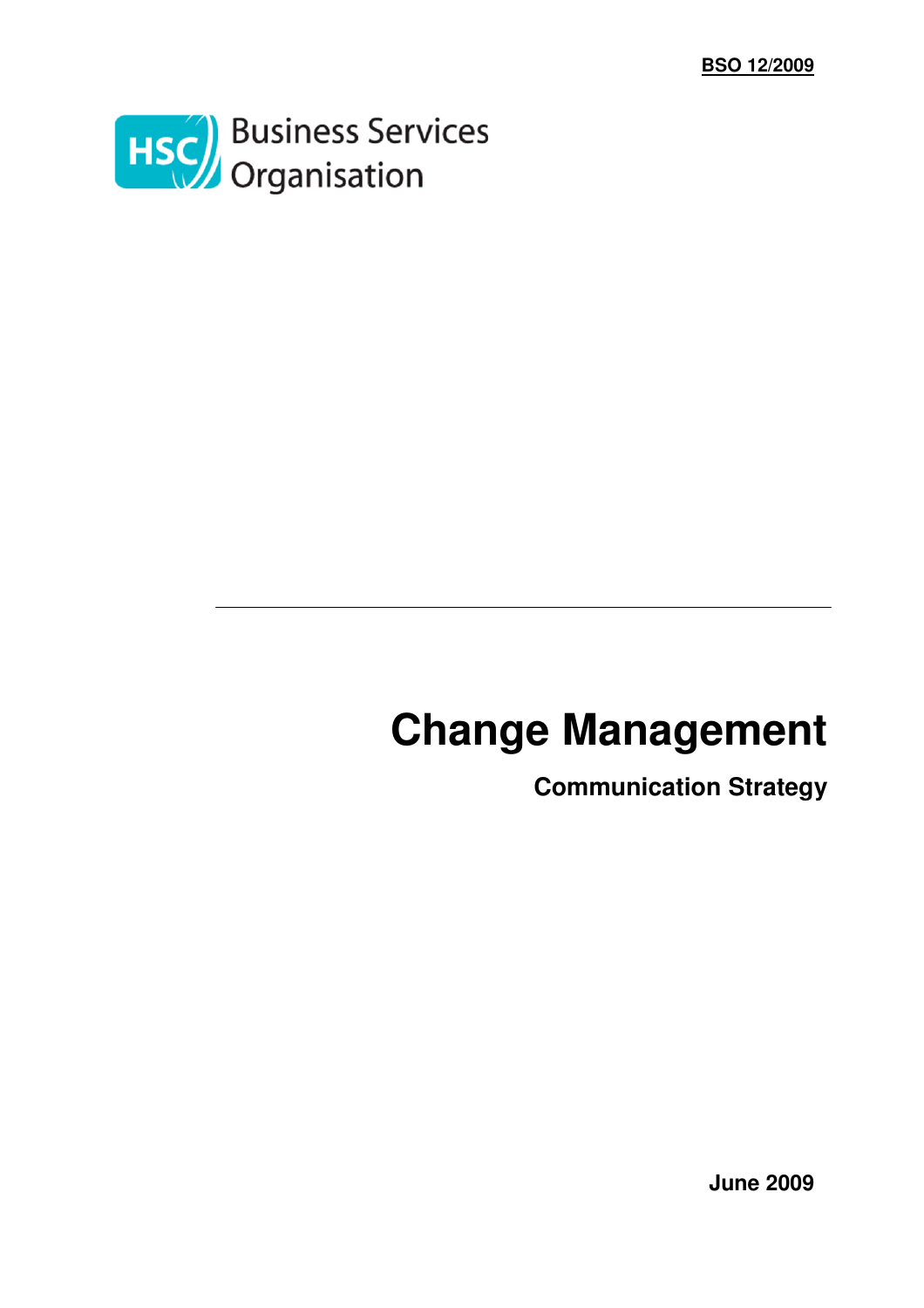# **COMMUNCIATION STRATEGY**

| Programme | <b>RECONFIGURATION PROGRAMME</b> |
|-----------|----------------------------------|
| name      |                                  |

Release **Draft ver. 1.0 Date: 2 June 2009** 

#### MSP

| <b>Author:</b>             | <b>Anne Currie</b>                   |
|----------------------------|--------------------------------------|
| <b>Owners:</b>             | Hugh McPoland<br><b>Shane Devlin</b> |
| <b>Client:</b>             | <b>BSO BOARD</b>                     |
| <b>Document</b><br>Number: | Version 1.0                          |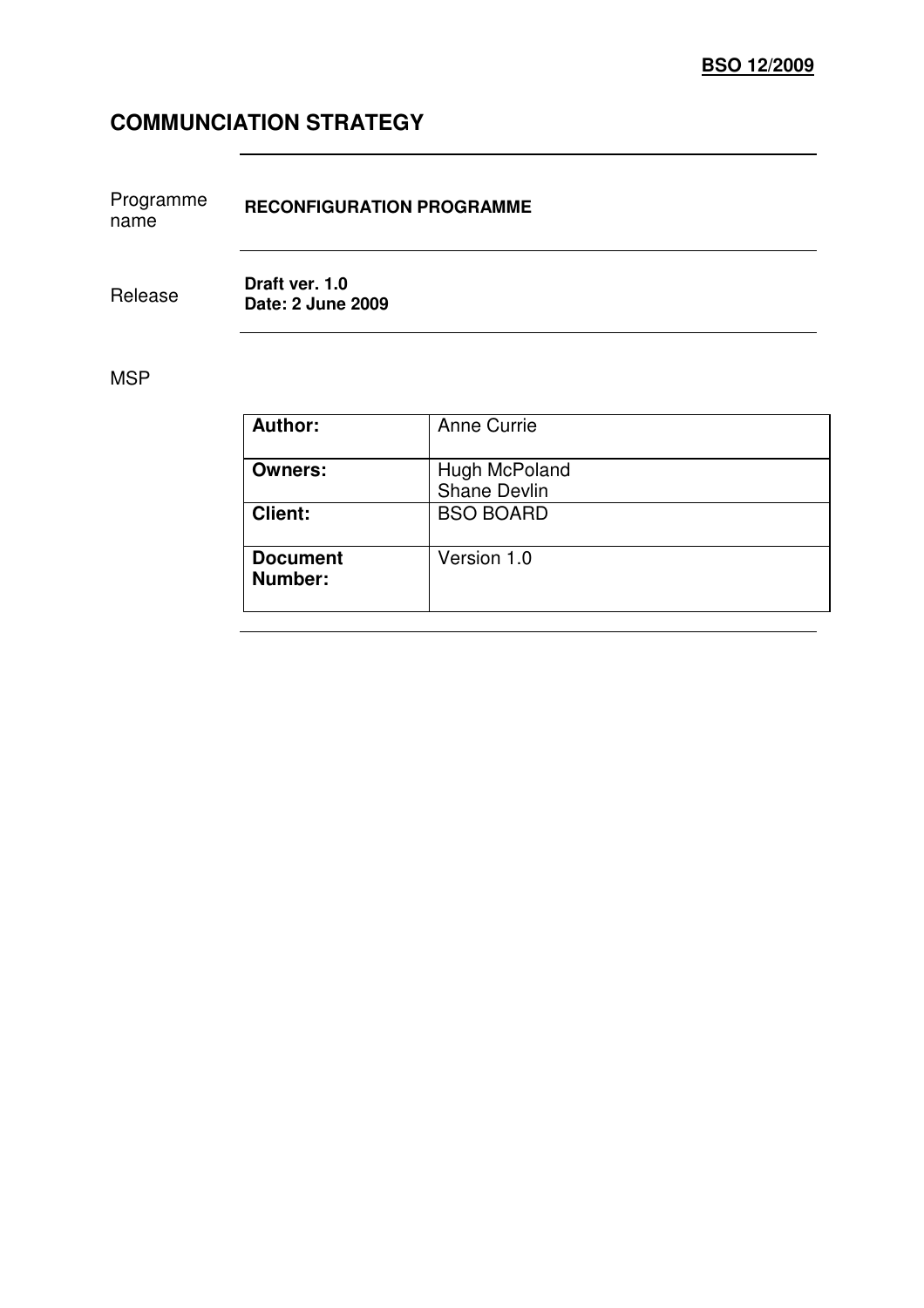Document History

Document Location

Revision **History** 

| <b>Revision</b><br>date | <b>Previous</b><br>revision<br>date | <b>Summary of Changes</b> | <b>Changes</b><br>marked |
|-------------------------|-------------------------------------|---------------------------|--------------------------|
|                         |                                     |                           |                          |
|                         |                                     |                           |                          |
|                         |                                     |                           |                          |
|                         |                                     |                           |                          |

# Approvals **This document requires the following approvals.**

| <b>Name</b>                              | <b>Signature</b> | <b>Title</b> | Date of<br><b>Issue</b> | <b>Version</b> |
|------------------------------------------|------------------|--------------|-------------------------|----------------|
| David<br>Bingham and<br><b>BSO Board</b> |                  | <b>CX</b>    |                         |                |
|                                          |                  |              |                         |                |

Distribution **This document has been distributed to:** 

| <b>Name</b> | <b>Title</b> | Date of<br>Issue | <b>Version</b> |
|-------------|--------------|------------------|----------------|
|             |              |                  |                |
|             |              |                  |                |
|             |              |                  |                |
|             |              |                  |                |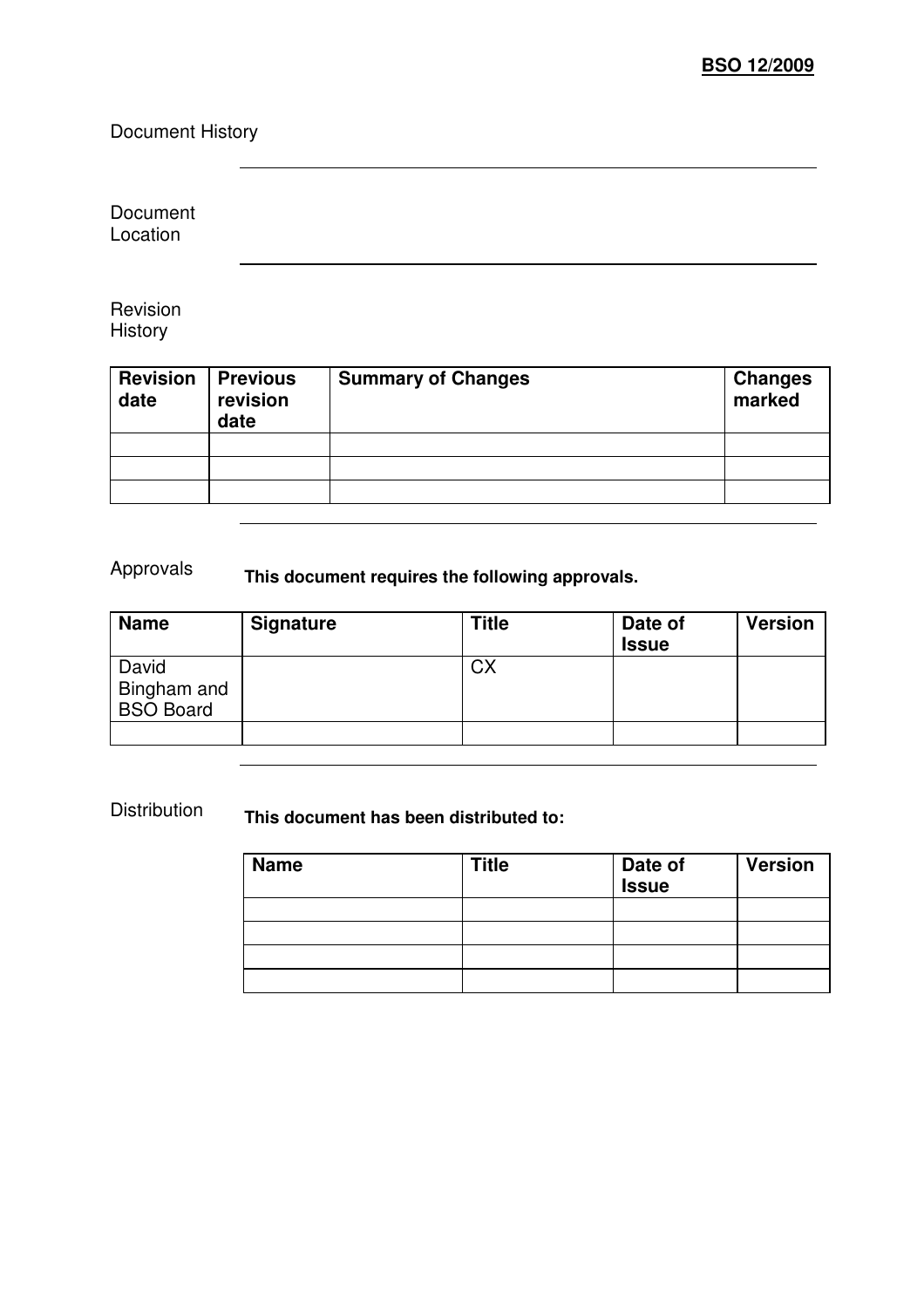## **CONTENTS**

| Overview                              | $\overline{2}$ |
|---------------------------------------|----------------|
| Introduction                          | $\mathbf{2}$   |
| Purpose of the Communication Strategy | 3              |
| <b>Communication Objectives</b>       | 3              |
| <b>Communication Principles</b>       | 5              |
| Key Messages                          | 6              |
| Audiences                             | 7              |
| <b>Methods of Communication</b>       | 8              |
| <b>Review Procedures</b>              | 9              |
| <b>Action Plan</b>                    | 10             |

#### **Annexes**

| Annex A – Communication Feedback Matrix |  |
|-----------------------------------------|--|
| Annex B – Communication Action Plan     |  |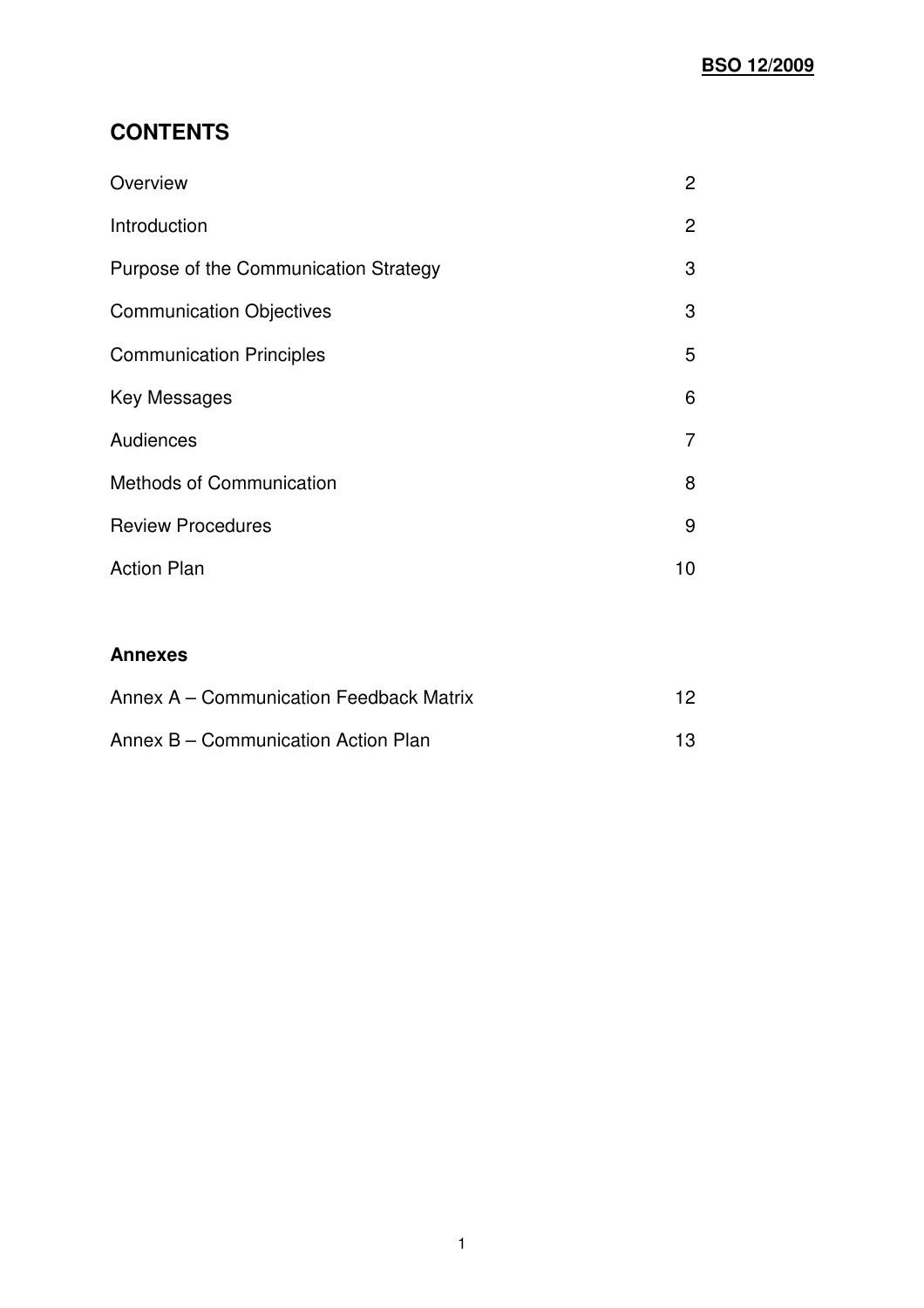**BSO 12/2009**

### **Overview**

Communication planning is the identification of impacted people and the development and distribution of ongoing two-way exchange of information involving the right people at the right time in the right manner. An interactive communication process is key to successful change management. It is unlikely that staff will change their behaviours in support of the change imperative until they are given sufficient time and information both to understand and believe in the need for change.

### **Introduction**

The BSO Reconfiguration Programme is a business and process change programme moving from the legacy structures as at 1 April 2009 into a more stable, effective and efficient organisation. The Programme is taking forward a programme of practical work and a key strand of that work is communications. The overall aim of the Communications Strategy is to support the Reconfiguration Programme through timely and interactive internal and external communications, which creates an understanding of and commitment to the Programme.

As the work of the Reconfiguration Programme is taken forward over the next few months, there should be a strong focus on the need for effective communication about all aspects of the Programme which engages our stakeholders including, in particular, BSO staff and also staff in the wider HSC; and which will generate expectations about the changes that are involved in this strategic Programme. The Department has a key role in the management of public relations and the BSO will therefore liaise with it and other HSC organisations on appropriate publicity issues.

Both the Directorate of HR & Corporate Services and the Director of Customer Care & Performance will work to ensure a coordinated approach to communications across the programme, with a consistent approach to information, promoting best practice, identifying any communications gaps and providing feedback to the BSO Board.

2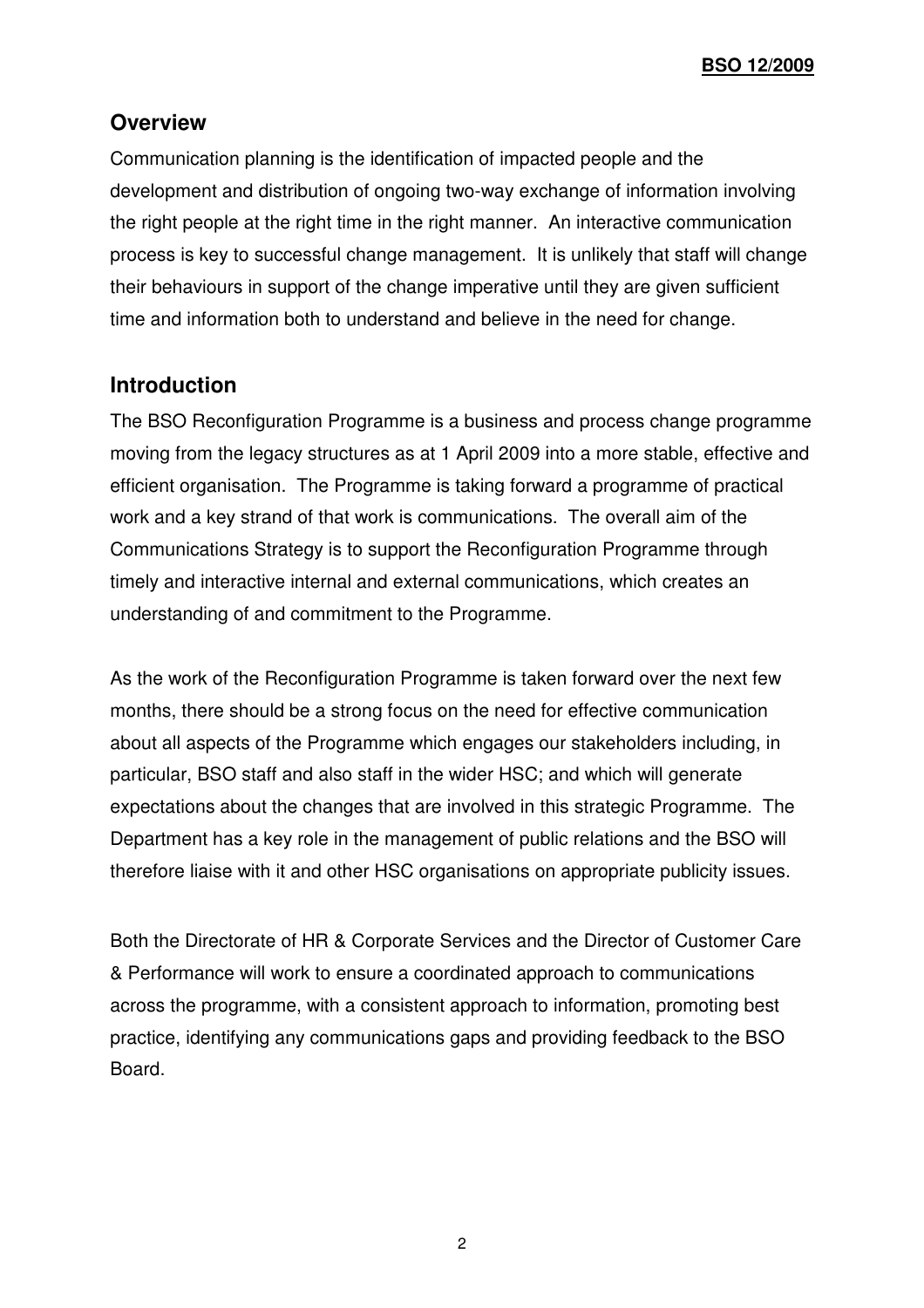# **Purpose of the Communication Strategy**

The Communication Strategy outlines the approach that will be used to engage the Programme stakeholders. It summarises the overall communication objectives and establishes some general principles to which communications will adhere. The Communication Strategy identifies the stakeholder groups and corresponding communication needs. It also identifies key messages for the Programme, together with some specific deliverables and communication channels.

# **Communication Objectives**

The key communication objectives are to:

- Elevate and raise awareness of the importance of communications;
- ensure that all key internal and external audiences impacted by the Reconfiguration Programme are fully informed and engaged;
- improve the management of stakeholder expectations including ensuring consistent dialogue with them;
- ensure that internal and external stakeholders understand the vision, milestones, key activities, challenges, opportunities, who is affected and what it means for them  $-$  i.e. "making the unknown known";
- increase the willingness of managers and staff to perform their jobs in the new environment and acceptance of potential role and task changes resulting from the changes in processes and perhaps technology;
- exploit innovative and existing communications channels and techniques to maximise awareness of and promote understanding of the Reconfiguration Programme;
- ensure that each communication is consistent with the principles (page 5);
- focus on continuous information sharing and reinforcement with a view to reducing resistance, fears, uncertainty, and rumours; and
- monitor and measure feedback.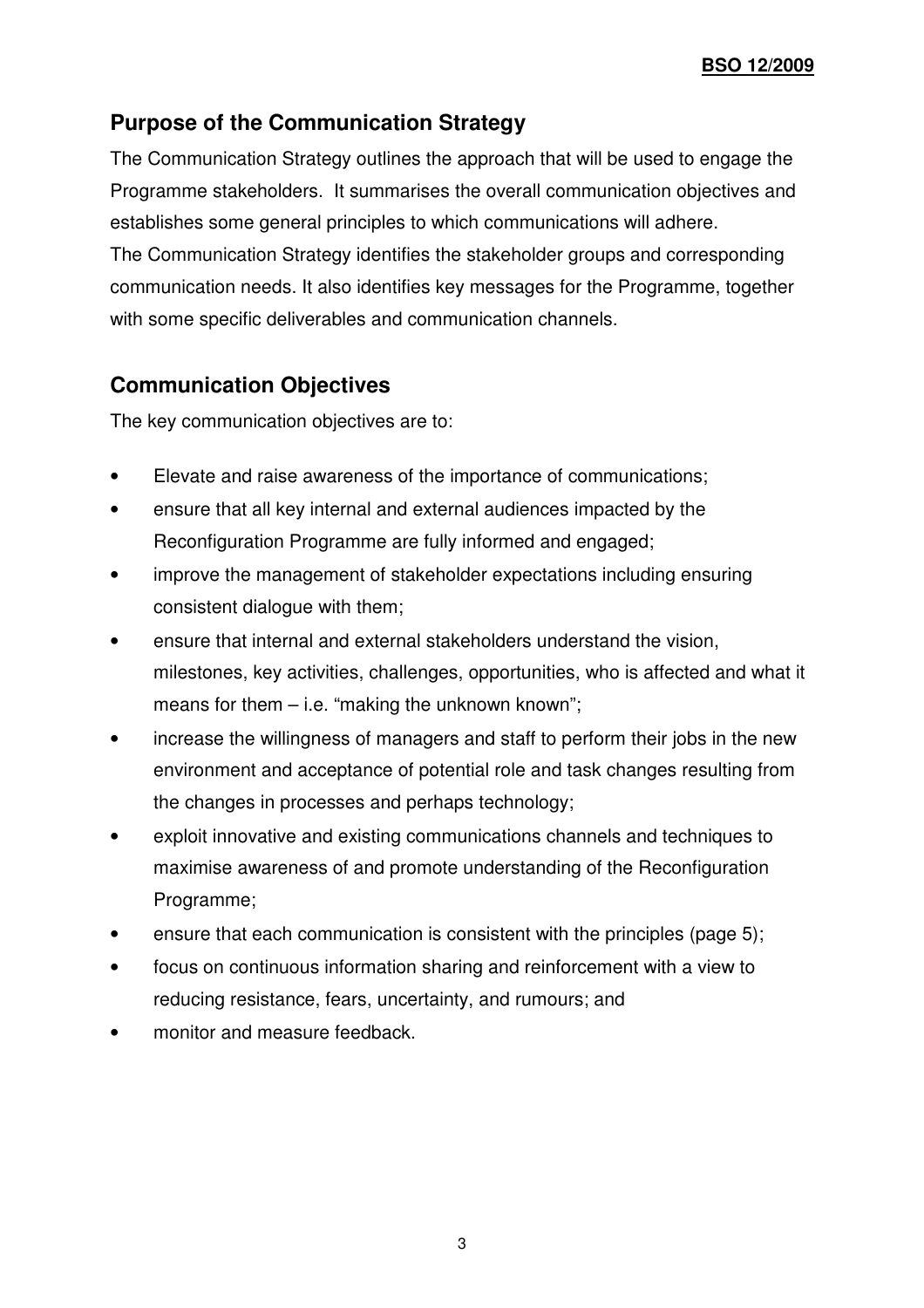Within the BSO, successful communications are vital to:

- raise awareness of the Reconfiguration Programme and in particular to engage staff in the change management process;
- ensure that staff have up to date and accurate information on progress on the Programme;
- encourage openness, honesty and feedback on the part of staff;
- prevent staff working in isolation and encourage joined up working; and
- involve staff in taking forward the work of the BSO and in the decision making process where appropriate.

The same objectives apply in relation to HSC staff and other audiences, where effective communications are vital to:

- promote a strong identity with and commitment to the HSC;
- inform stakeholders/clients of our plans;
- develop and maintain effective partnerships with clients and stakeholders; and
- encourage involvement and feedback.

The benefits of effective communications include:

- Communications tailored to the specific needs and preferences of stakeholders;
- Employees that understand what is expected of them in the new environment and what they can expect from the BSO;
- Increases employees acceptance of changes:
- Employees feel more comfortable and support rather than resist change; and
- Employees think and act like owners of the business.

The risks of ineffective communications include:

- Confusion;
- No clear identification of key stakeholders/audiences;
- Inconsistent engagement among key stakeholders resulting in communications that are not fully integrated;
- Failure to listen to stakeholders leading to resistance and rejection;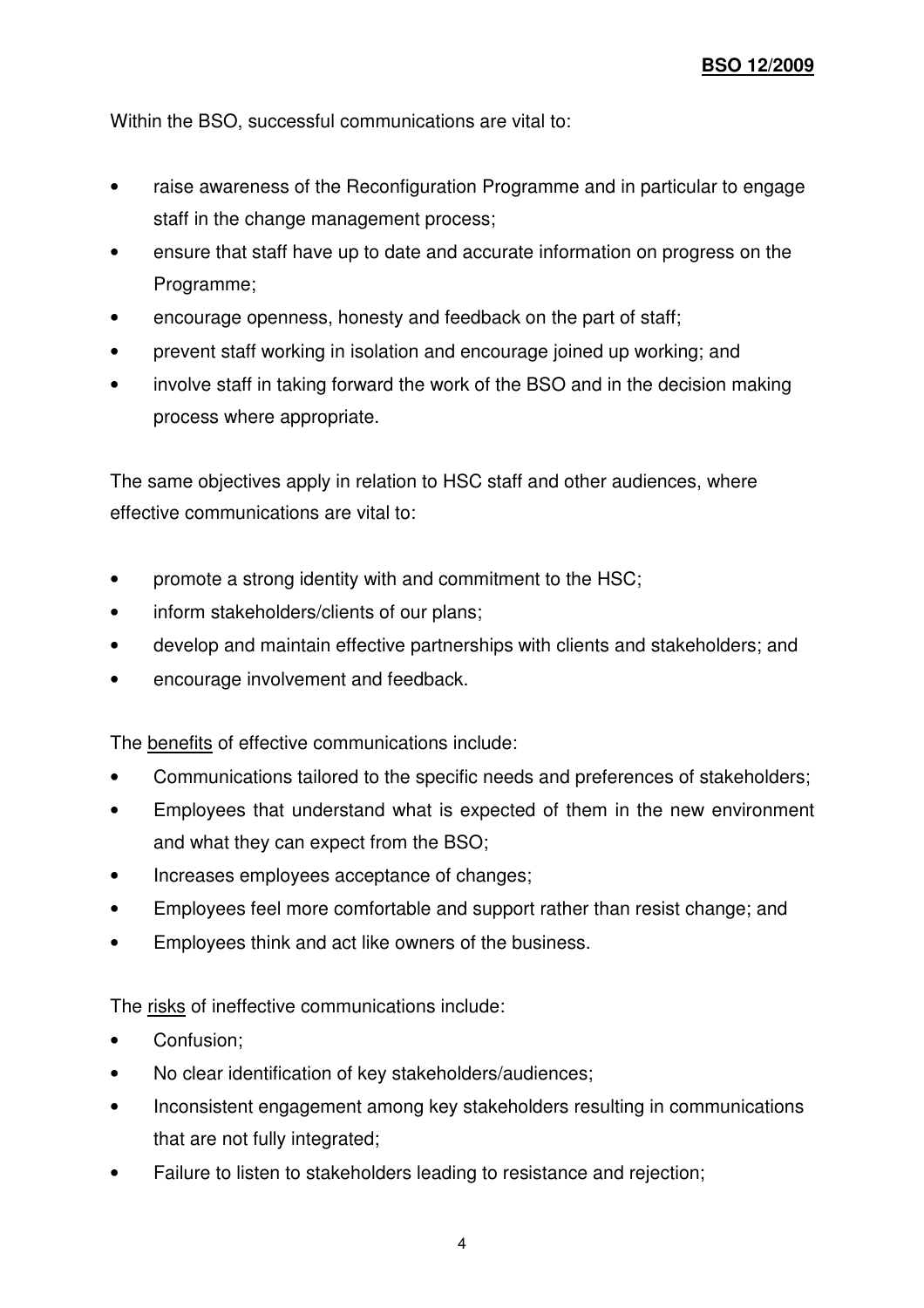- Not concentrating equally on both the 'what' and the 'why';
- Negative perception of the Reconfiguration Programme;
- Failure to analyse communication processes/channels internally and externally (what works and what doesn't);
- Decision not to implement;
- Loss of support;
- Focus only on initial announcement and end results; and
- Programme aborted.

## **Communication Principles**

The communication strategy has been developed according to the following principles:

- **visible and accessible** key senior management should deliver the 'business or general awareness' messages while managers deliver the 'individual awareness' messages (messages delivered to managers and then 'cascaded' to employees);
- **communicate the vision** desire for employees to change is built through communications to convey the importance of changes to the business, the positive and negative consequences for employees, and the expected improvements the employee can expect that will enable them to envisage how they will be working differently in the future;
- **competent and professional** making use of a wide range of communication methods and channels however it should be face-to-face where possible;
- **relevant, open and honest** information should be up to date and consistent, and should reflect the position accurately;
- **timely, flexible and appropriate** information must be available when it is needed, and the right information must be given, using the right methods and to the right people, avoiding duplication and overload;
- **comprehensive and focused** communications should address all the issues that audiences are likely to want information about; and
- **clear, direct and two-way** it is essential that there is provision for feedback so that audiences can ask questions and raise issues of concern; plain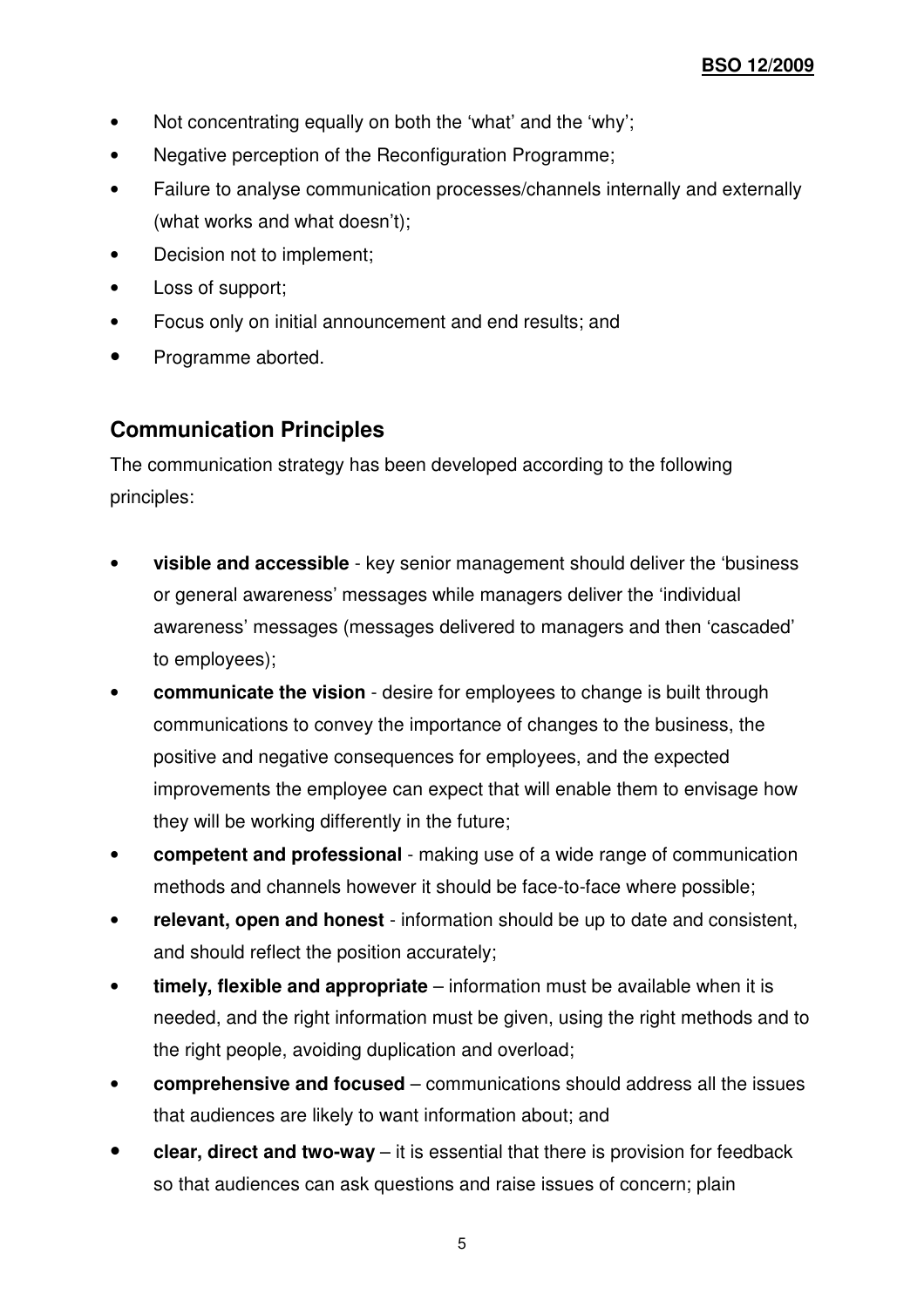language will need to be used, jargon free and without abbreviations, clear short messages should be the norm.

## **Key Messages**

Different audiences will require different messages. To facilitate this, communications must deliver simple, explicit and easily understood messages. In communicating with staff the focus will need to be on ensuring that they know what is expected of them and how the changes will impact on them; and ensuring that they are provided with relevant and timely information. It also needs to be recognised that people will not always absorb information completely at first hearing, and messages will need to be repeated where necessary – using different media and messages where appropriate.

For BSO staff, the key messages need to address:

- **Awareness** of the new organisation and the change process being implemented under the Reconfiguration Programme and what it means for staff and what are the benefits; who is involved in taking work forward on specific aspects of the Programme.
- **Listening and understanding**  what parts of the BSO will be affected by these changes; and progress as the Programme rolls out in terms of activities, accomplishments and results to date; how vacancy controls are in place to facilitate redeployment; how every reasonable effort will be made to avoid compulsory redundancies; and that there will be fair and transparent selection processes for new posts.
- **Positive perception** what should staff know at a particular point and how can they get involved.
- **Action** what; when and how this will happen; training issues; who should staff speak to and what should they be doing.
- Ownership what else do staff need to know; how can they help ensure success across the BSO.

For all clients and stakeholders, the key messages include: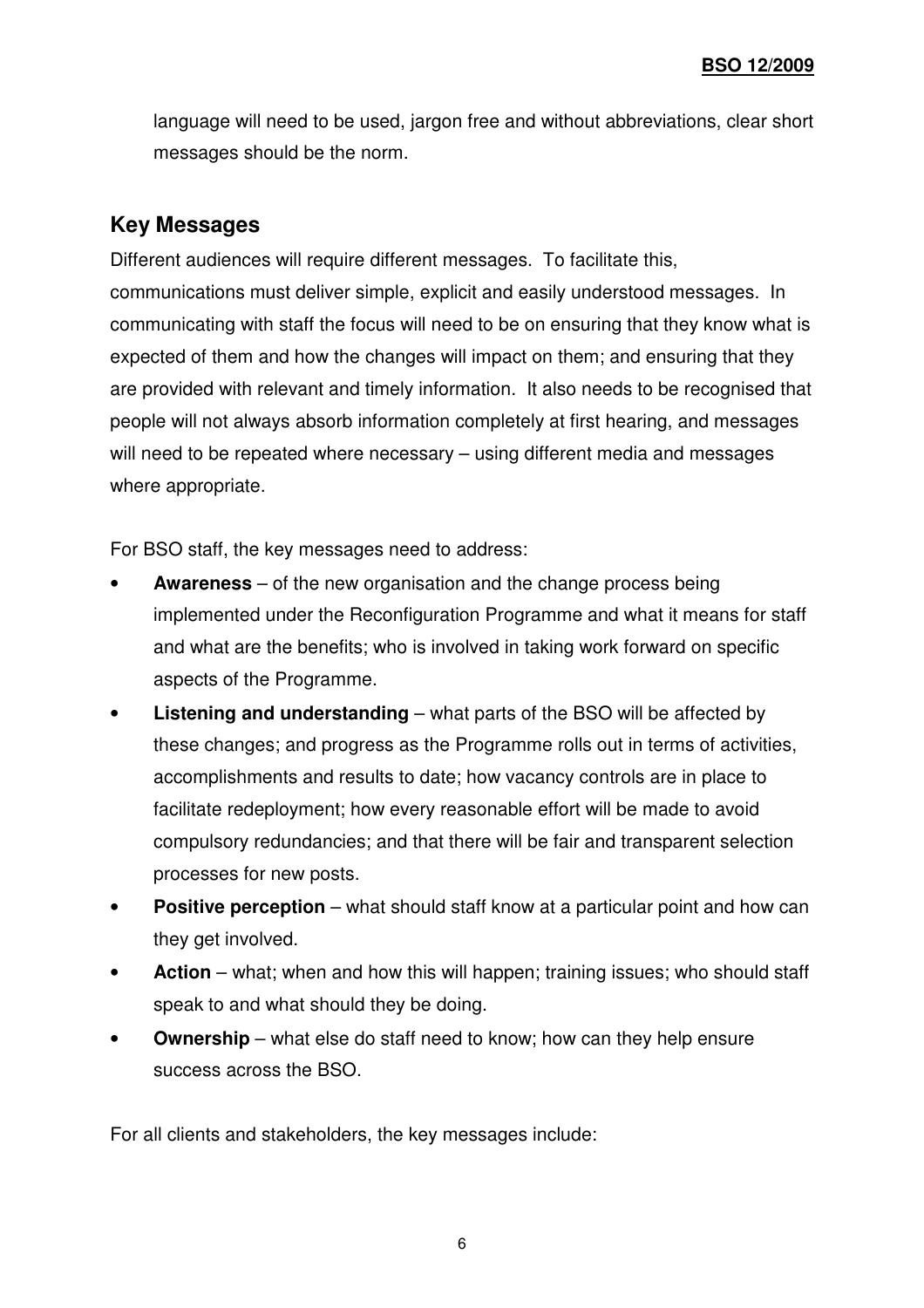- The Health and Social Care system is being transformed.
- The reforms are about putting patients and clients first with the BSO contributing to releasing more funds for frontline services.
- Services for the public are being improved.
- The management of health and social care is being streamlined.
- There are distinct and complementary roles for the BSO and the other HSC organisations.
- The BSO will be a leader in the area of delivering excellent business services to the Health and Social Care system and a 'best practice' environment that reflects the quality of both the work and the staff.

In effect, these are the core messages related to the Reconfiguration Programme. They set out in clear and unambiguous language what we are doing, and how we do it. The BSO will take every reasonable opportunity over the lifetime of this Programme to communicate and reinforce these messages and keep them under review to ensure that they continue to be relevant and appropriate.

## **Audiences**

Stakeholders will be both **internal** (BSO staff) and **external** (HSC). A key benefit of conducting an audience analysis is that identification and analysis of audience groups allows for targeted messages to each group, making communication more efficient and effective and accommodating the respective needs of different groups through customised communications. Tailoring communications accordingly shows a commitment to the stakeholders and a sincere interest in their understanding and acceptance of the new BSO organisation and its Reconfiguration Programme.

The stakeholder groups identified include:

| <b>Stakeholder Groups</b> | <b>Description</b>                           |
|---------------------------|----------------------------------------------|
| BSO (Programme) Board     | Chair, CX, Ex Directors, Non-Ex Directors    |
| Senior Management Team    | Directors, Chief Legal Adviser               |
| <b>BSO</b> employees      | All staff                                    |
| <b>External Clients</b>   | Department, HSCB, PHA, PCC, Trusts, Agencies |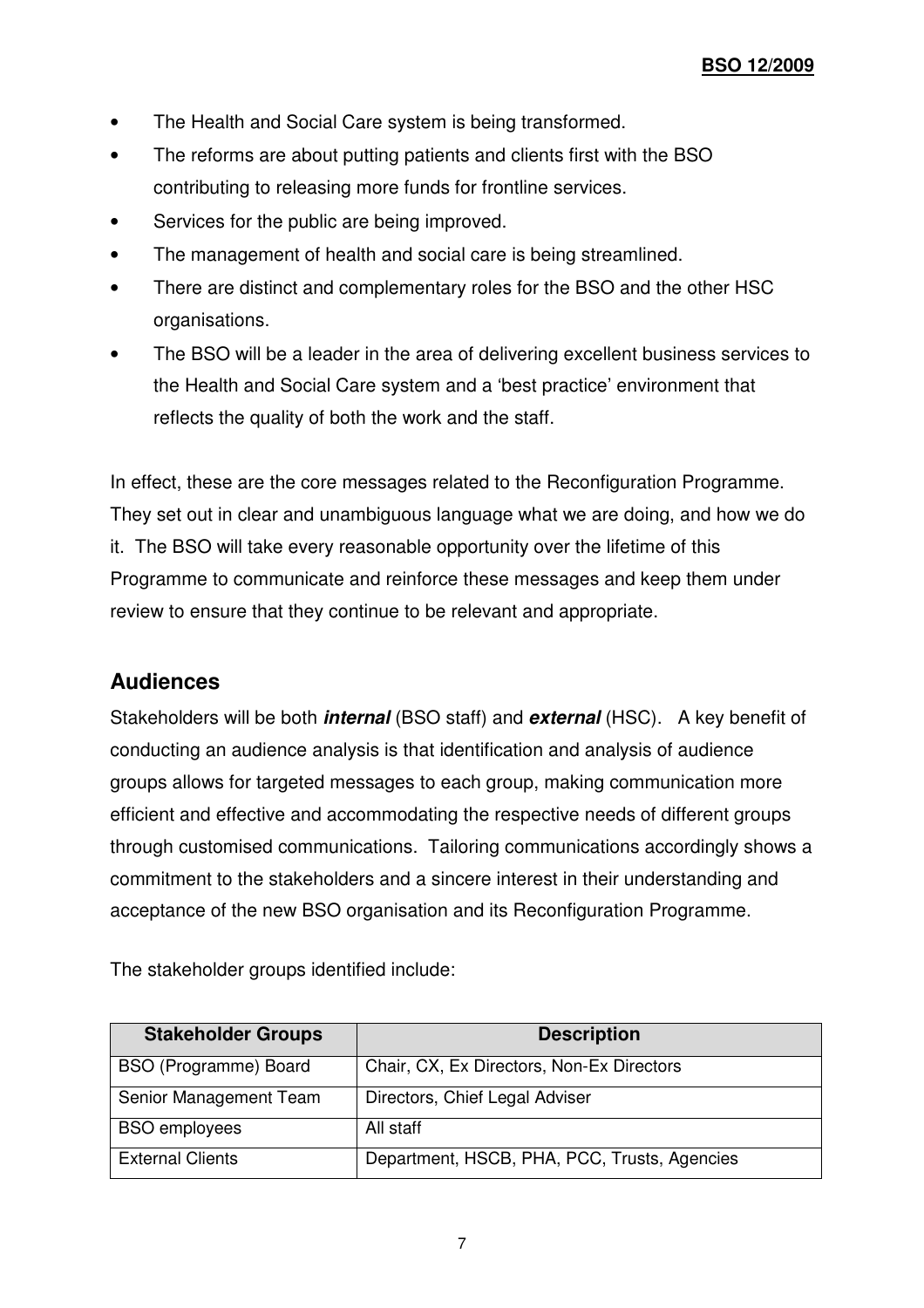Key to the provision of effective communications will therefore be the delivery of the right messages, to the right people, at the right time. This will require a mix of overall Programme communications and individual messages. The messages, audiences and timescales will vary and it is important that Directors take a clear view on the issues that need to be communicated as a result of or as part of their work areas.

A successful outcome will be dependent on effective communication with the following key stakeholders:

- Minister
- Department
- BSO (Programme) Board
- Directors
- BSO staff
- Staff in the wider HSC
- Service users
- Other Government Departments and public bodies as appropriate
- Chairs and Chief Executives of HSCB, PHA, Trusts, Agencies and [PCC
- Family Practitioners (GPs, Opticians, Dentists and Pharmacists)
- Trade Unions
- Professional Organisations
- Media
- Universities and Colleges
- National standards and guideline-setting bodies.

## **Methods of Communication**

A range of tools and activities will need to be deployed to ensure effective communication. These will include:

- use of the BSO intranet for our staff;
- use of the internet for staff working in the HSC and the general public;
- an e-bulletin/newsletter for issue to staff in the Department and HSC organisations;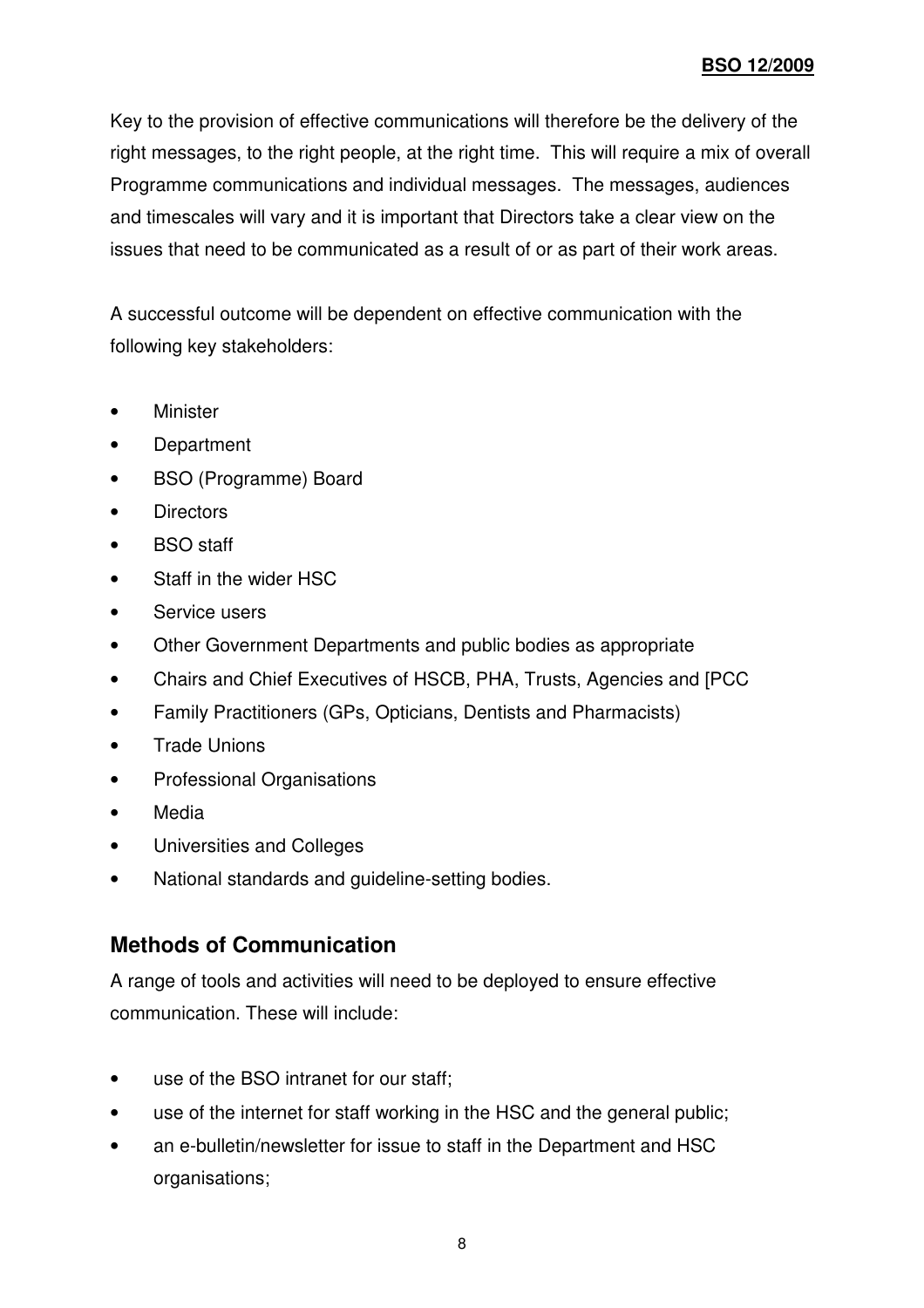- bulletin and message boards;
- specific seminars and workshops as appropriate;
- discussion forums, roadshows, etc for staff;
- briefing papers for specific audiences;
- media briefing sessions as required;
- Board meetings, director meetings, staff meetings, including team briefing sessions;
- use of professional publications;
- promotional material including posters, leaflets, flyers;
- provision of material to stakeholder organisations for use in their publications and websites; and
- specific events relating to the changes in BSO structures from April 2009.

The following communication strategies will also be adopted:

- Communicate frequently
	- Once is rarely enough: repeat, repeat, repeat; and
	- Repetition will increase the likelihood of retention and demonstrate importance.
- Communicate as early as possible
	- It is uncertainty, not bad news that significantly impacts performance;
	- Early communications do not have to provide commitments or promises, just relevant information;
	- In absence of formal dialogue, stakeholders will go to the 'grapevine' for information; and
	- Once a 'destructive' rumor has been established, it is virtually impossible to stop.
- Reinforce and build upon the "bond of trust"
	- Employees generally trust their direct supervisors more than others in the organisation;
	- Leverage this relationship to: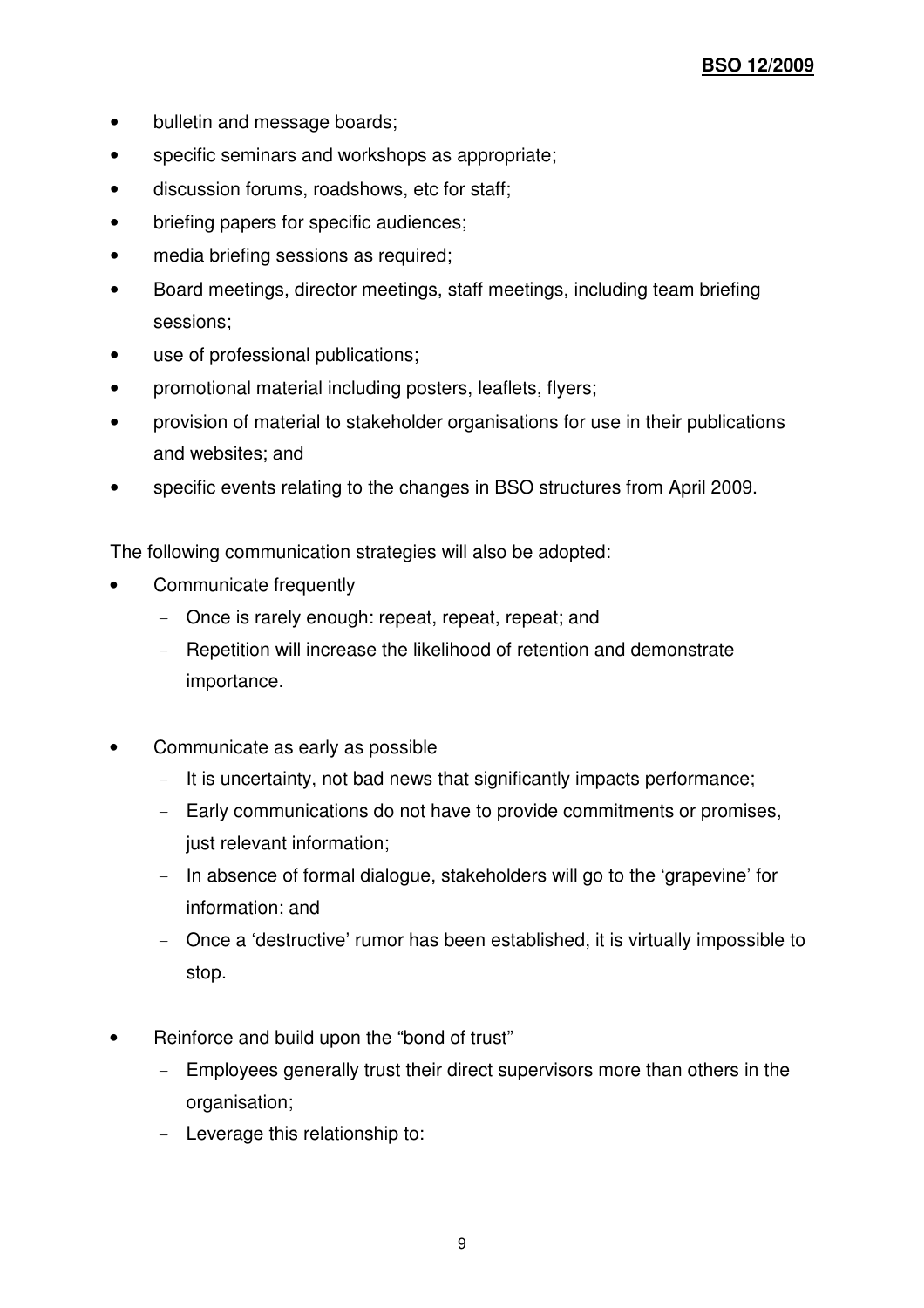- Be forthright on bad news; focus on communications that help reduce uncertainty;
- Speak the truth; focus on communications that present the 'facts';
- Never over promise; don't make commitments that can't be kept; and
- Do what you say you'll do; actions speak louder than words.

#### **Review Procedures**

Collecting feedback and measuring the effectiveness of communication efforts validates that messages are received and understood by the stakeholders. This allows the Communications Team to assess whether our development and deployment strategies are effective in achieving stated goals. In addition, feedback from stakeholders will help the Team assess the timeliness and appropriateness of messages, improve communications by updating the communications strategy to incorporate what was discovered during the feedback process, and assist in identifying key deployment issues, stakeholder concerns, and possible resolutions.

Feedback mechanisms will be put in place to support two-way communication, stakeholder engagement, and communication effectiveness. To ensure success of the communication strategy, feedback from stakeholders is imperative.

Mechanisms to collect feedback to measure performance can be both formal and informal. Formal mechanisms may include surveys, a suggestion box, or focus group sessions. Floor representatives may also be appointed to collect feedback. Informal mechanisms may consist of in-person discussions and e-mails.

Specific measures to review effectiveness will be developed and deployed in the Communications Feedback Matrix (**Annex A**). These will include reviewing:

- The BSO (Programme) Board the extent to which the Board is content with the communications strategy;
- BSO staff the extent to which they are aware of the Reconfiguration Programme, how it is being taken forward and its benefits; and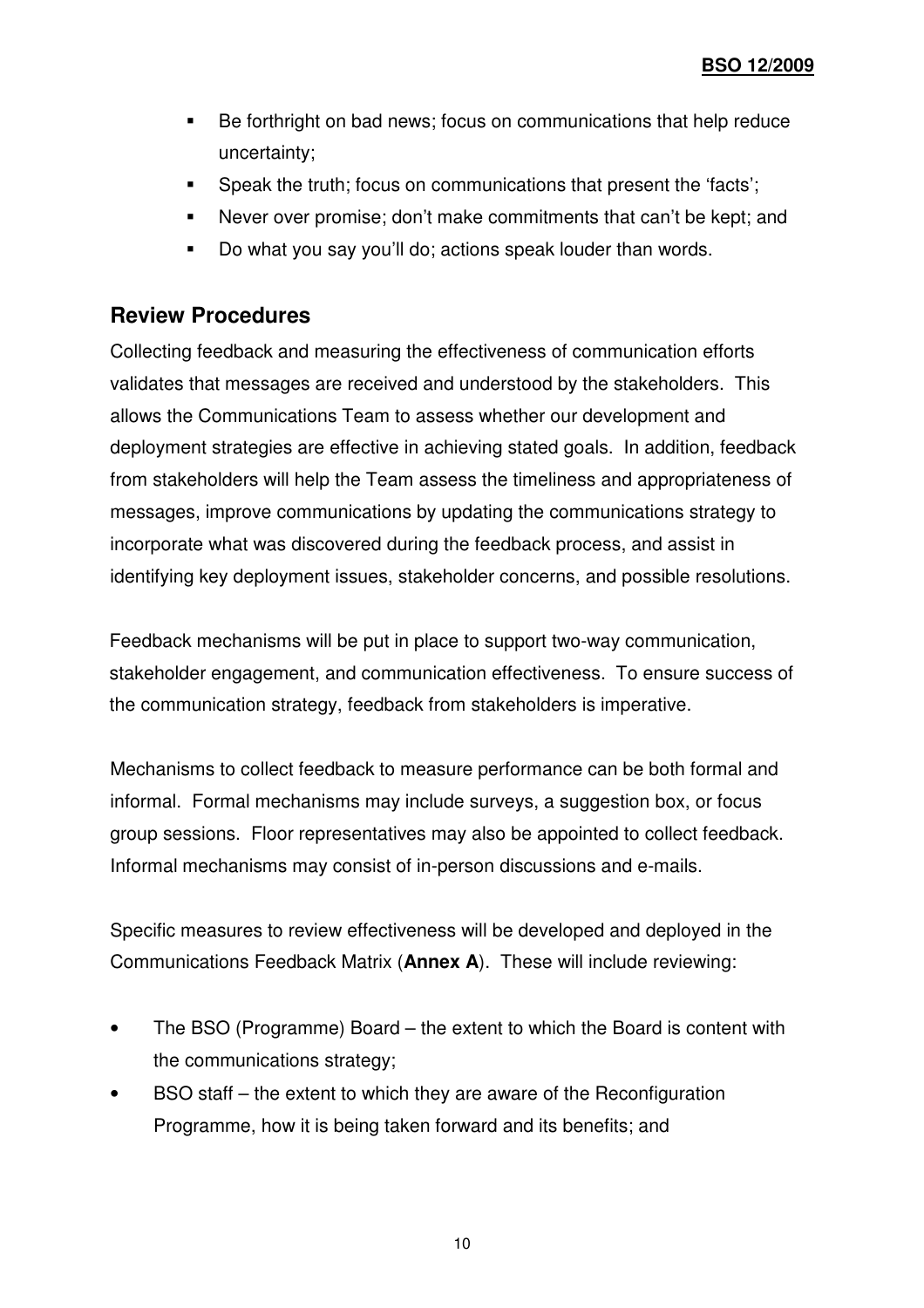• Clients/Stakeholders - the extent to which they are aware of the Reconfiguration Programme and its benefits and to enable them to provide feedback.

## **Action Plan**

The attached Communications Action Plan (**Annex B**) has been developed summarising the various activities.

The BSO Board will keep the Action Plan under review.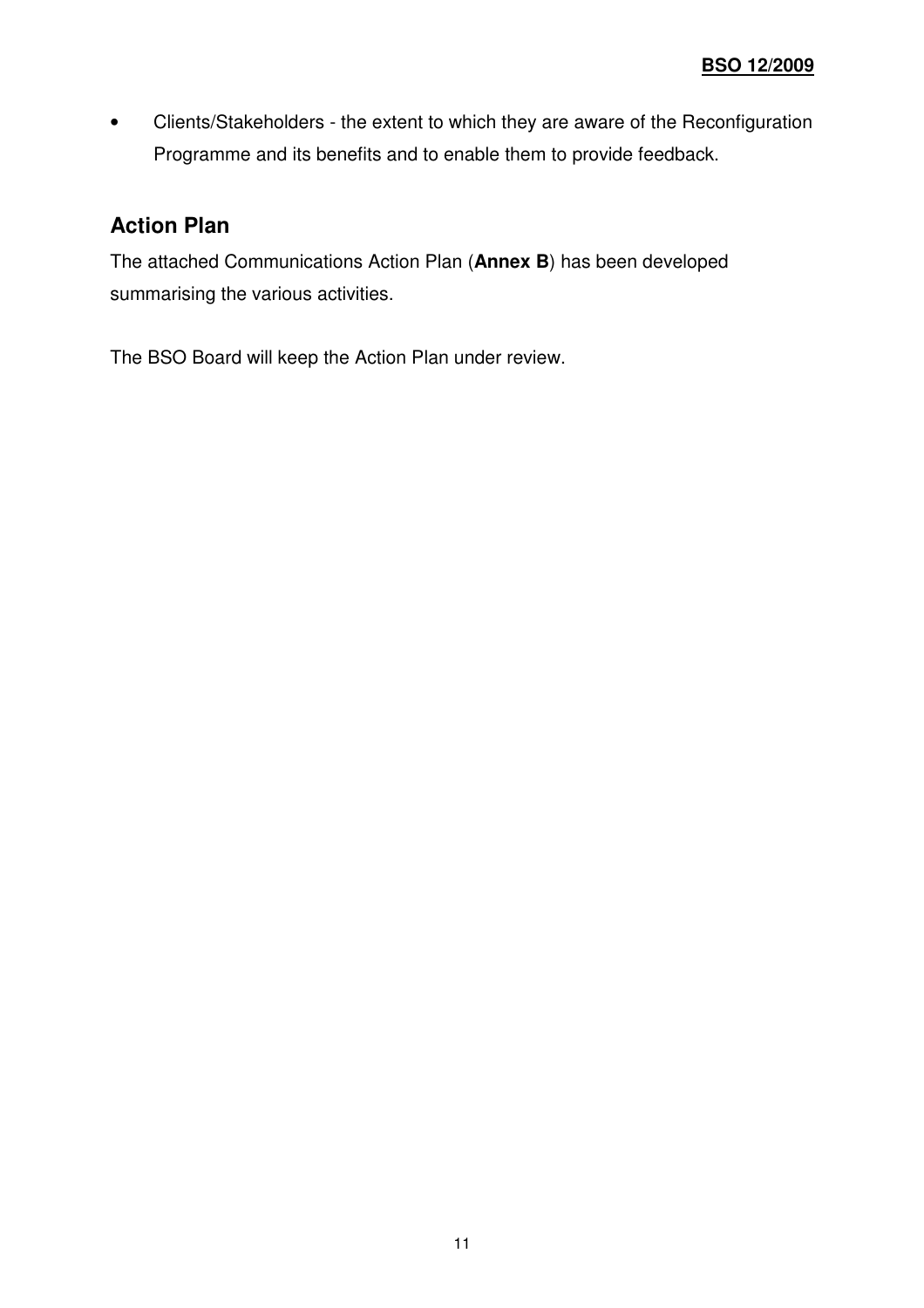#### **Annex A**

# **Communication Feedback Matrix**

| <b>Feedback Mechanism</b>                                    | <b>Timing</b> | <b>Purpose</b>                                                                                                                                             | <b>Responsibility</b>                                                                          | <b>Measure</b>                                                                                                                     |
|--------------------------------------------------------------|---------------|------------------------------------------------------------------------------------------------------------------------------------------------------------|------------------------------------------------------------------------------------------------|------------------------------------------------------------------------------------------------------------------------------------|
| <b>Online Change Readiness</b><br>Surveys/<br>Questionnaires | As needed     | Informal mechanism to determine if<br>communication activities are effective and to<br>assess the level of understanding/awareness of<br>particular issues | Directorate of HR &<br><b>Corporate Services</b><br>Director of Customer<br>Care & Performance | xx% acknowledged that<br>they heard of,<br>understood and agreed<br>that the particular<br>communication/<br>message was effective |
| <b>Focus Groups</b>                                          | 6-monthly     | To verify if stakeholder needs are being met and<br>identify new needs and issues                                                                          | Directorate of HR &<br><b>Corporate Services</b><br>Director of Customer<br>Care & Performance | xx% acknowledged that<br>they heard of,<br>understood and agreed<br>that the particular<br>communication/<br>message was effective |
| Team meetings                                                | Monthly       | To solicit feedback about communications<br>effectiveness                                                                                                  | All Directors and Chief<br>Legal Adviser                                                       | xx% acknowledged that<br>they heard of,<br>understood and agreed<br>that the particular<br>communication/<br>message was effective |
| Electronic (anonymous)<br>Feedback/Suggestion Box            | Daily         | To solicit feedback about communications<br>effectiveness                                                                                                  | Directorate of HR &<br><b>Corporate Services</b><br>Director of Customer<br>Care & Performance | xx% acknowledged that<br>they heard of,<br>understood and agreed<br>that the particular<br>communication/<br>message was effective |
| <b>Question/Answer Box</b><br>Response Board                 | Daily         | To solicit feedback about communications<br>effectiveness                                                                                                  | Directorate of HR &<br><b>Corporate Services</b><br>Director of Customer<br>Care & Performance | xx% acknowledged that<br>they heard of,<br>understood and agreed<br>that the particular<br>communication/<br>message was effective |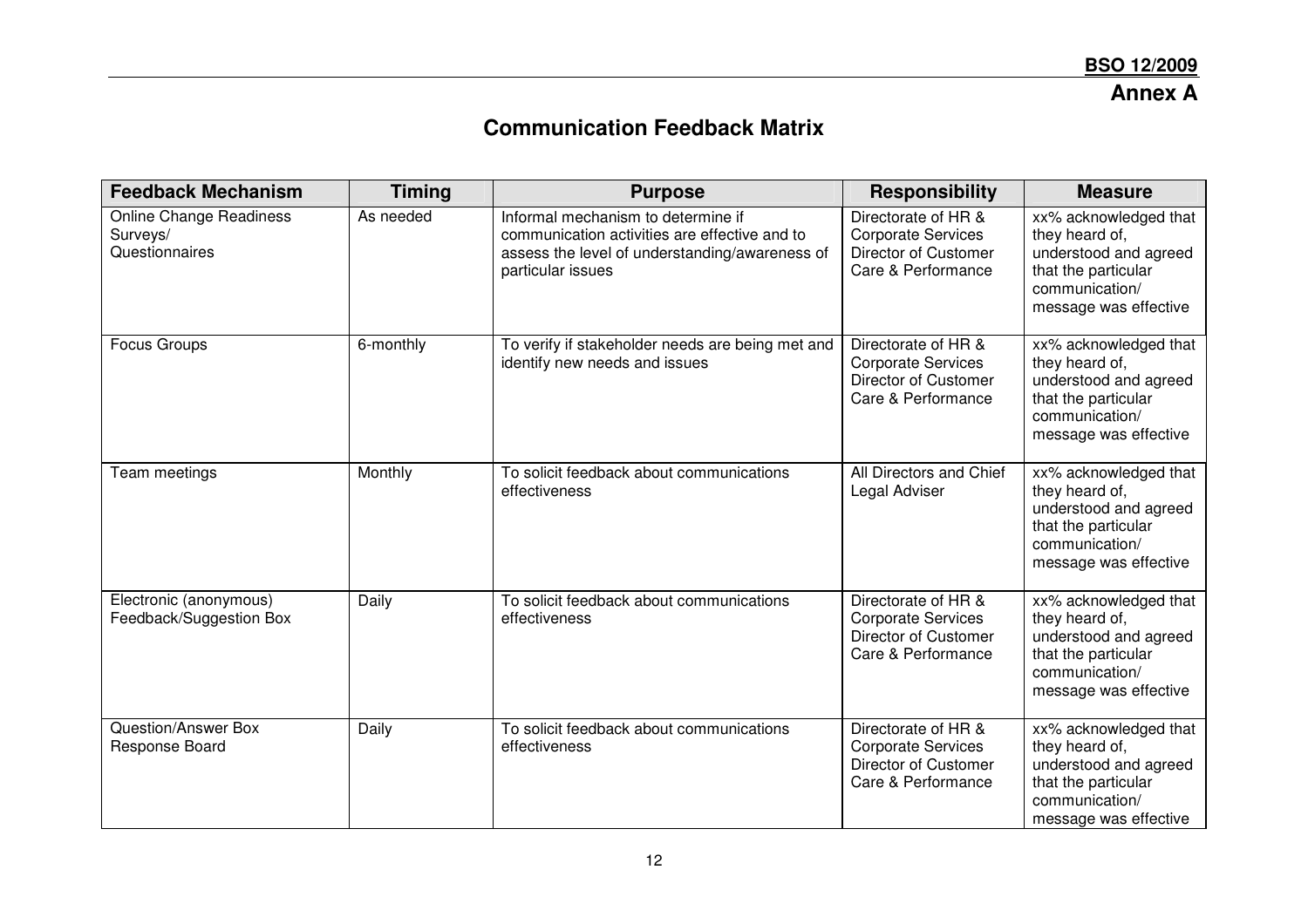## **Annex B**

## **Communication Action Plan**

| Communication                                                                                    | <b>Key Message(s)</b>                                                                                                                                                           | <b>Vehicle</b>                                                                | <b>Frequency</b> | <b>Target</b><br><b>Delivery</b><br><b>Date</b> | <b>Target</b><br><b>Audience</b> | Owner                                                 | <b>Complete</b><br>Y/N | <b>Comments</b> |
|--------------------------------------------------------------------------------------------------|---------------------------------------------------------------------------------------------------------------------------------------------------------------------------------|-------------------------------------------------------------------------------|------------------|-------------------------------------------------|----------------------------------|-------------------------------------------------------|------------------------|-----------------|
| Introduction to the new<br>change management<br>$process - i.e.$<br>Reconfiguration<br>Programme | The objective of the<br>Programme, over the next<br>12 months, is to<br>reconfigure the BSO from<br>the legacy structures into<br>a more stable, effective<br>and efficient BSO | Line<br>Management<br><b>Core Brief</b><br>Training<br>sessions               | Once             | <b>June 2009</b>                                | All BSO staff                    | <b>All Directors</b><br>and Chief<br>Legal<br>Adviser |                        |                 |
| Launch of<br>Communication<br>Strategy                                                           | Importance of<br>communications -<br>overview of the strategy<br>and forthcoming activities                                                                                     | Line<br>Management<br><b>Core Brief</b>                                       | Once             | <b>June 2009</b>                                | All BSO staff                    | <b>All Directors</b><br>and Chief<br>Legal<br>Adviser |                        |                 |
| Corporate Identity                                                                               | Change management<br>process; key issues for<br>09-10; corporate<br>identity/branding;<br>discussions on corporate<br>values/principles for<br>organisation                     | <b>Staff</b><br>Engagement<br>Workshops                                       | Once             | May/June<br>2009                                | All BSO staff                    | <b>All Directors</b><br>and Chief<br>Legal<br>Adviser |                        |                 |
| Keep stakeholders<br>informed of new or<br>changes to policies<br>and procedures                 | Ad hoc messages                                                                                                                                                                 | Staff briefings<br><b>Bulletins</b><br>Global e-mails<br>Training<br>sessions | As needed        | N/A                                             | All HSC staff                    | <b>All Directors</b><br>and Chief<br>Legal<br>Adviser | On-going               |                 |
| Keep staff and<br>customers (including<br>the Department) as                                     | Key<br>organisational/structural<br>changes to BSO                                                                                                                              | Staff briefings<br>Bulletins/                                                 | As needed        | N/A                                             | All BSO staff                    | CX,<br>Directors<br>and Chief                         | On-going               |                 |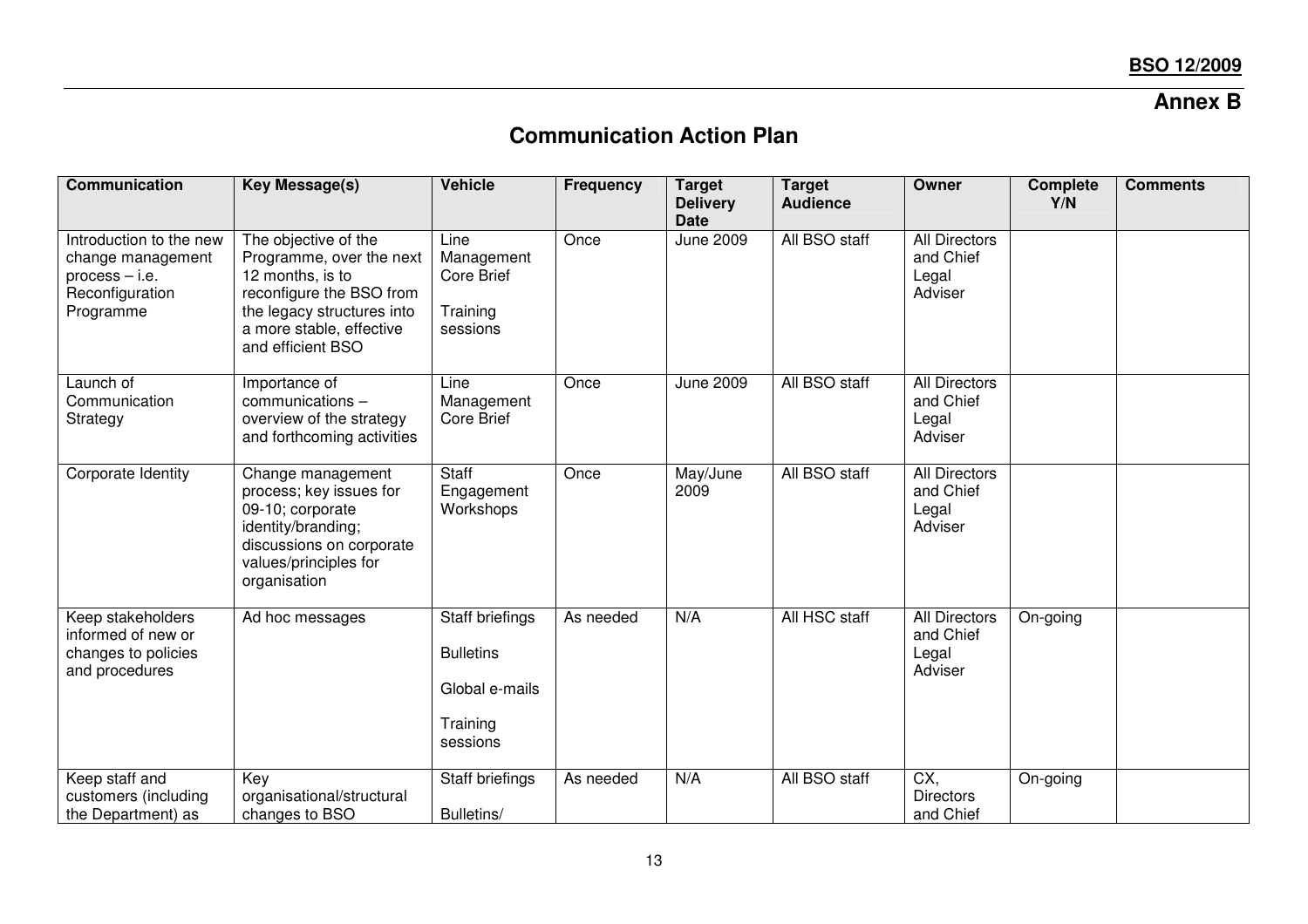| <b>Communication</b>                                             | <b>Key Message(s)</b>                                                                                  | <b>Vehicle</b>                                                                                                                             | <b>Frequency</b>                      | <b>Target</b><br><b>Delivery</b><br><b>Date</b> | <b>Target</b><br><b>Audience</b> | <b>Owner</b>                                       | <b>Complete</b><br>Y/N | <b>Comments</b> |
|------------------------------------------------------------------|--------------------------------------------------------------------------------------------------------|--------------------------------------------------------------------------------------------------------------------------------------------|---------------------------------------|-------------------------------------------------|----------------------------------|----------------------------------------------------|------------------------|-----------------|
| appropriate informed<br>of organisational<br>changes and updates | Ad hoc messages                                                                                        | <b>Bulletin Board</b><br>Global e-mails<br>Training<br>sessions                                                                            |                                       |                                                 |                                  | Legal Adviser                                      |                        |                 |
|                                                                  |                                                                                                        | Newsletter                                                                                                                                 | Quarterly                             | May, Sept,<br>Dec '09, Mar<br>10                | All HSC staff                    | CX, Directors<br>and Chief<br>Legal Adviser        |                        |                 |
|                                                                  | Used to display who is in<br>and out of the office; team<br>events & activities                        | <b>Team White</b><br>Board                                                                                                                 | As needed                             | N/A                                             | All BSO teams                    | Senior<br>Managers                                 | On-going               |                 |
|                                                                  | Key<br>organisational/structural<br>changes to BSO                                                     | FAQs<br>(including a<br>database)                                                                                                          | As needed                             | N/A                                             | All BSO staff                    | Director of HR<br>& Corporate<br>Services          | On-going               |                 |
| To forge and cultivate<br>customer relationships                 | To develop a shared<br>vision and understanding<br>of the values, purpose<br>and objectives of the BSO | Customer<br>Engagement<br>Plan to include<br>30 customer<br>visits by SMT                                                                  | Once                                  | June 2009                                       | All customers                    | <b>All Directors</b><br>and Chief<br>Legal Adviser |                        |                 |
|                                                                  |                                                                                                        | Information<br>Leaflet to let<br>our customers<br>know what<br>services the<br><b>BSO</b> is<br>providing to<br>them and<br>contacts lists | Once (and<br>updated as<br>necessary) | June 2009                                       | All customers                    | Director of<br>Customer<br>Care &<br>Performance   |                        |                 |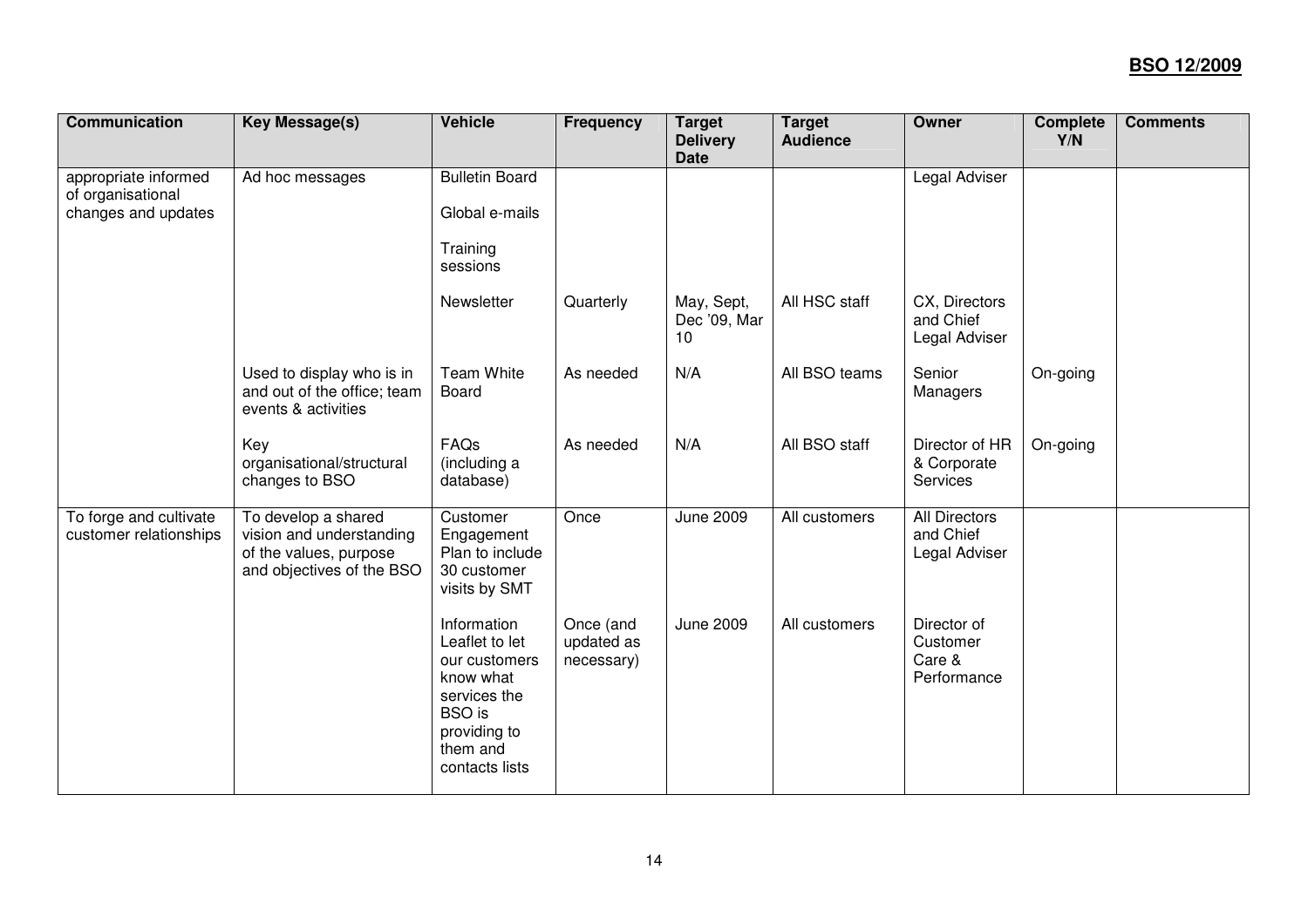| <b>Communication</b>                                                               | <b>Key Message(s)</b>                                                                                                                    | <b>Vehicle</b>                                          | <b>Frequency</b>                         | <b>Target</b><br><b>Delivery</b><br><b>Date</b>                                | <b>Target</b><br><b>Audience</b>                               | Owner                                            | <b>Complete</b><br>Y/N | <b>Comments</b> |
|------------------------------------------------------------------------------------|------------------------------------------------------------------------------------------------------------------------------------------|---------------------------------------------------------|------------------------------------------|--------------------------------------------------------------------------------|----------------------------------------------------------------|--------------------------------------------------|------------------------|-----------------|
| CX & Chair to meet<br>with Chairs & CXs of<br>the relevant HSC<br>organisations    | To establish key<br>relationships                                                                                                        | Customer<br><b>Liaison Meetings</b>                     | Once                                     | <b>June 2009</b>                                                               | Chairs & CXs of<br>the relevant<br><b>HSC</b><br>organisations | Chair & CXs                                      |                        |                 |
| Forum to present<br>information to a broad<br>audience in an<br>interactive manner | Sharing of experience and<br>best practice                                                                                               | Lunchtime<br>seminars<br><b>Displays</b>                | 6-monthly                                | Sept '09;<br>March 2010                                                        | All BSO staff                                                  | Director of HR<br>& Corporate<br>Services        |                        |                 |
| Establish customer<br>partnership boards<br>with all customers of<br>the BSO       | The boards will both<br>reflect on performance<br>whilst providing a forum<br>for partnership<br>development of products<br>and services | Customer<br>Partnership<br><b>Boards</b>                | N/A                                      | December<br>2009                                                               | All customers                                                  | Director of<br>Customer<br>Care &<br>Performance |                        |                 |
| Provide information on<br>organisational<br>performance                            | Sharing of organisational<br>performance annually                                                                                        | <b>Annual Report</b><br>Annual<br>Conference<br>Website | Monthly<br>Quarterly                     | May, June<br>July, Aug,<br>Sept, Oct,<br>Nov, Dec<br>'09, Jan,<br>Feb, Mar '10 | Board & staff                                                  | CX, Directors<br>and Chief<br>Legal Adviser      |                        |                 |
|                                                                                    |                                                                                                                                          |                                                         |                                          | May, Sept,<br>Dec '09, Mar<br>10                                               | All customers                                                  |                                                  |                        |                 |
| Establish E-mail<br>distribution lists                                             | Key<br>organisational/structural<br>changes to BSO<br>Ad hoc messages                                                                    | Global e-mails                                          | Once and<br>then<br>updated as<br>needed | May 2009                                                                       | All BSO staff                                                  | Director of HR<br>& Corporate<br>Services        |                        |                 |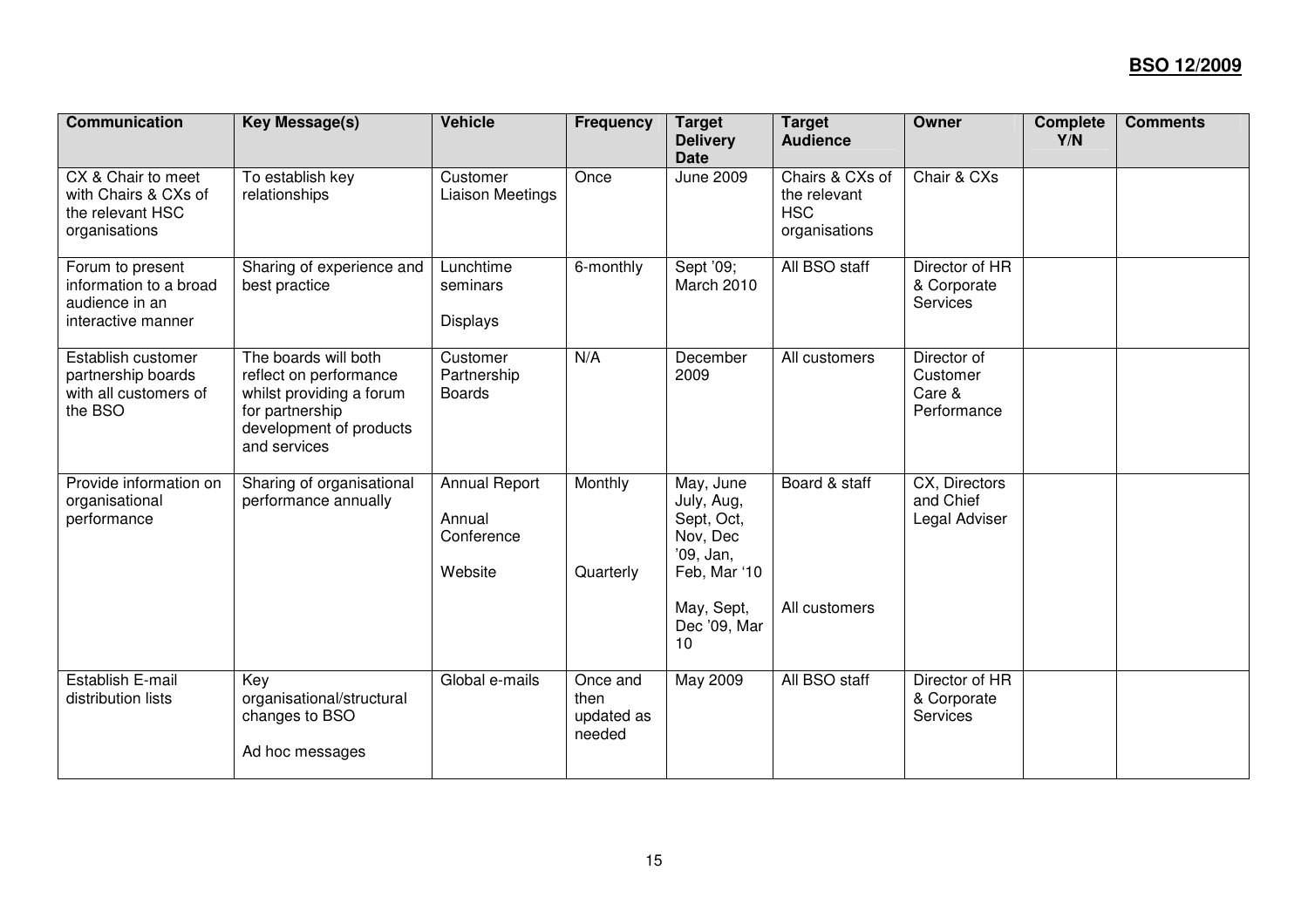| <b>Communication</b>                                                           | <b>Key Message(s)</b>                                                                                                                  | <b>Vehicle</b>                                                   | <b>Frequency</b>                          | <b>Target</b><br><b>Delivery</b><br><b>Date</b> | <b>Target</b><br><b>Audience</b>                       | Owner                                              | <b>Complete</b><br>Y/N | <b>Comments</b>                            |
|--------------------------------------------------------------------------------|----------------------------------------------------------------------------------------------------------------------------------------|------------------------------------------------------------------|-------------------------------------------|-------------------------------------------------|--------------------------------------------------------|----------------------------------------------------|------------------------|--------------------------------------------|
| Feedback mechanism;<br>tool to encourage<br>discussion on a range<br>of issues | Used to monitor, assess<br>and measure acceptance<br>levels internally/externally                                                      | Online<br>Satisfaction/<br>Attitude Surveys/<br>Questionnaires   | Annually                                  | March 2010                                      | All stakeholders                                       | <b>All Directors</b><br>and Chief<br>Legal Adviser |                        |                                            |
|                                                                                | Allows staff to provide<br>feedback anonymously on<br>a range of pertinent<br>issues                                                   | Electronic<br>(anonymous)<br><b>Suggestion Box</b>               | Daily                                     | N/A                                             | All BSO staff                                          | CX, Directors<br>and Chief<br>Legal Adviser        | On-going               |                                            |
|                                                                                | Used to initiate<br>discussion/feedback on a<br>range of issues                                                                        | Online<br>Discussion<br>Forums/ e-<br>room/chat room             | Daily                                     | N/A                                             | All BSO staff                                          | Director of HR<br>& Corporate<br>Services          | On-going               |                                            |
| Publicise 'good news'                                                          | Physical bulletin board<br>where individual and team<br>accomplishments are<br>highlighted                                             | <b>Brag Board</b>                                                | Daily                                     | N/A                                             | <b>Relevant BSO</b><br>teams                           | Senior<br>Managers                                 | On-going               |                                            |
| Keep staff informed of<br>individual/team<br>performance                       | Display of operational<br>statistics in support of the<br><b>BSO</b> mission/targets                                                   | Scoreboard                                                       | Daily/<br>Monthly<br>Where<br>appropriate | N/A                                             | Relevant BSO<br>teams                                  | Senior<br>Managers                                 | On-going               |                                            |
| Development of<br>Internet/Intranet as a<br>powerful<br>communication tool     | Used to communicate a<br>variety of key messages                                                                                       | Internet/Intranet<br>Blog web page<br>Web Banner-<br>latest news | Daily                                     | N/A                                             | All stakeholders                                       | Director of HR<br>& Corporate<br><b>Services</b>   | On-going               |                                            |
| Media opportunities                                                            | Key achievements in<br>BSO; announce a topic<br>that is considered<br>newsworthy - goal is to<br>attract favourable media<br>attention | <b>Press Releases</b>                                            | As needed                                 | N/A                                             | All stakeholders<br>and wider<br>business<br>community | CX, Directors<br>and Chief<br>Legal Adviser        | On-going               | To be cleared<br>by DHSSPS<br>Press Office |